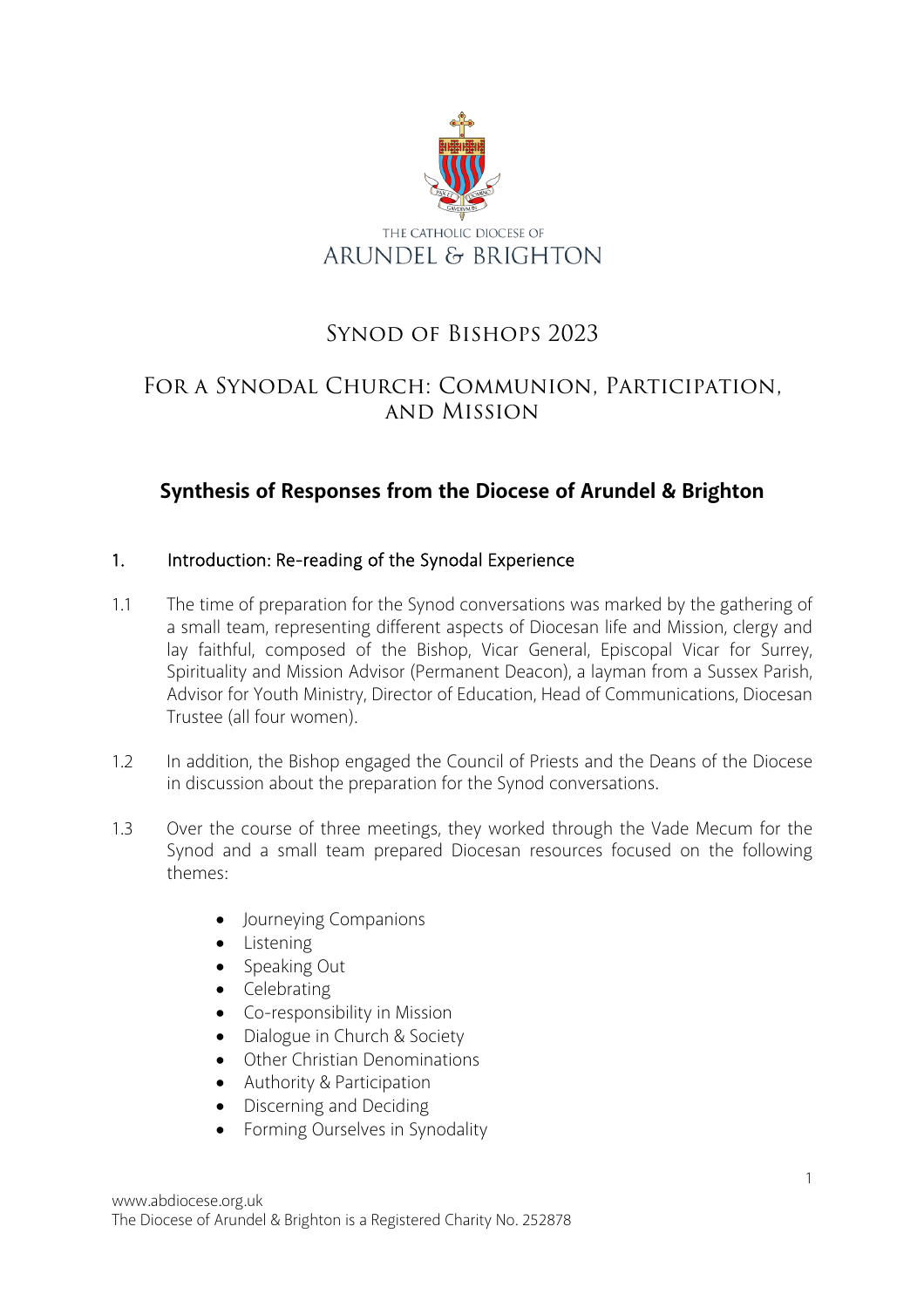- 1.4 It was determined that, in addition to conversations taking place in the communities of the Diocese (parishes, schools, prisons, religious houses), there should be an opportunity for people to respond on-line, using "Survey Monkey." This was thought especially important in the light of the Covid pandemic, enabling those who might feel nervous about face-to-face gatherings to contribute. It was also thought that this means of participation might prove attractive to younger people in the Diocese. It should be noted that a number of parish groups used this means to feed back the fruits of their meetings.
- 1.5 In total, 676 responses were received, with 25% of these coming from groups. It is though that this reflects participation of approximately 3,000 people.
- 1.6 The responses were collated and every written response read. The fruits of this were shared with the Diocese by means of a Webinar offered by the Bishop, chaired by a Religious Sister and with the assistance of the layman who had been involved in the initial meetings and who had undertaken much of the work of collation.
- 1.7 Some 400 people took part in the webinar. The presentation was then made available on the Diocesan Website. The webinar was well-received. In addition, it is intended that this report also be placed on the Diocesan Website.
- 1.8 It was recognised by the group engaged in preparatory work (and by both Deans and the Council of Priests) that the time available for the discussions was short. The Bishop (and perhaps others) had some anxieties about the level of engagement in the Synod Path. In the event, the level of engagement was very encouraging indeed.
- 1.9 The breadth of view expressed in the responses was noticeable. Some welcomed wholeheartedly the opportunity to engage in the conversations; others expressed the view that the process was either 'window dressing' or that their views and concerns would not be heard. This latter view was echoed by those who recognised the scale of the journey to the Synod of Bishops, with responses being 'lost' in the later stages of the process.
- 1.10 The Synod conversations at Diocesan level raised some issues that are often expressed regarding:
	- lay leadership in the Church
	- ordination of married men
	- ordination of women
	- the place of the divorced and remarried
	- the place of the LGBTQ+ community
	- concerns that the provision of Mass according to the 1962 Missal would be lost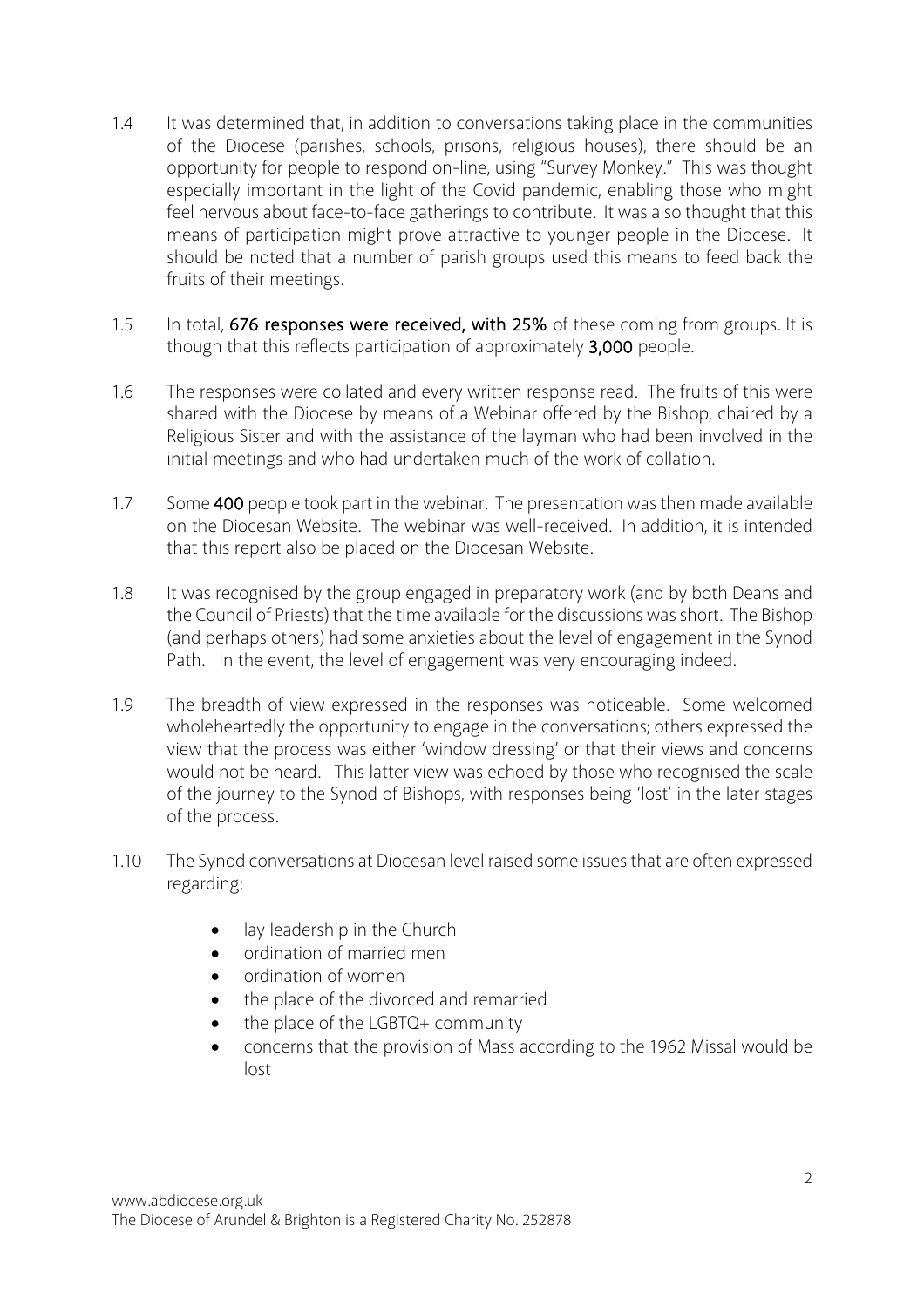1.11 As part of the 'Survey Monkey" on-line engagement, respondents were asked the degree to which the Church is good at:

| Accompanying people on their journey in faith   | 37% |
|-------------------------------------------------|-----|
| Heart-to-heart listening                        | 34% |
| Communication                                   | 38% |
| Celebrating the depth and breadth of our faith  | 54% |
| Empowering a sense of mission                   | 40% |
| Dialogue with the wider community               | 36% |
| Building relationships with other denominations | 42% |
| Empowering participation                        | 37% |
| Discerning and deciding                         | 37% |
| Being synodal                                   | 33% |

# 2. Discernment of the collected contributions

#### 2.1 Welcome & Evangelisation

- 2.1.i The need to teach out to those who feel themselves at the margins of the Church's life is a very clear priority. While parishes are, in themselves, welcoming communities, they are not always perceived as such by those outside, or at the edges of them.
- 2.1.ii This theme of welcome figured significantly in the responses both with regard to the experience in Church and to the mission of evangelisation, through which people are welcomed and sustained in their relationship with Christ as members of the Church. Schools have a very significant role in this regard.
- 2.1.iii Communications have improved in the Diocese in a number of ways. There is still work to be done in the area of outreach and to provision of materials in a wide range of languages.

#### 2.2 Leadership & Authority

- 2.2.i For the majority of people, leadership in the Church is experienced through the Parish Priest. Diocesan structures – Deanery structures even more so – have little impact in people's lives.
- 2.2.ii Many clergy are tired, with a rather high average age. They often experience administration as a burden, calling them away from the core of their ministry.
- 2.2.iii There is a need to examine the exercise of leadership, enabling all to respond to their baptismal vocation and the exercise of their gifts and talents in the service of the Church. It is recognised that, in different ways, widening leadership will require acceptance and a certain 'letting go' on the part of the clergy, together with an acceptance by a number of lay faithful too.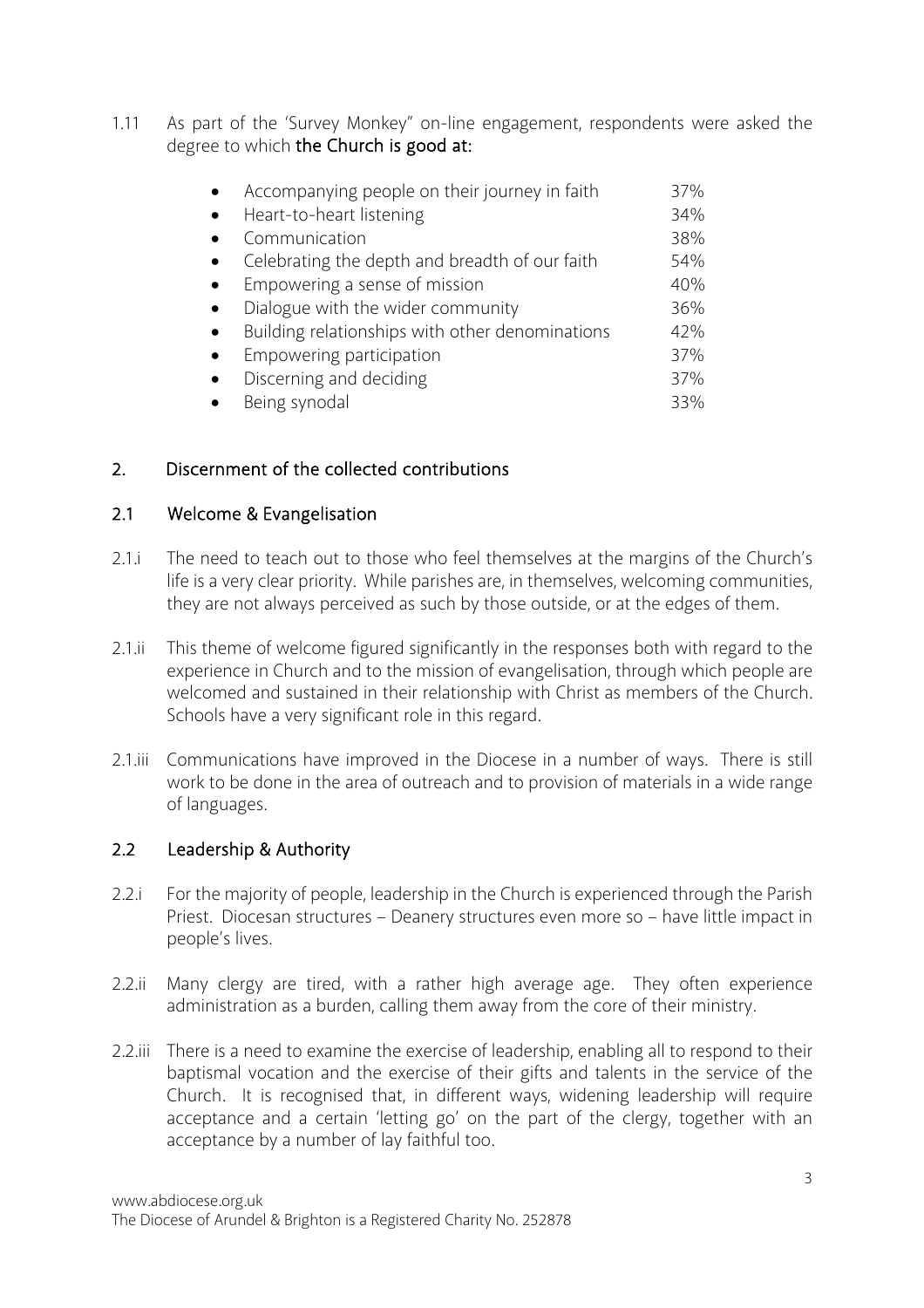# 2.3 Listening

- 2.3.i The Synodal Journey is a valued experience of listening in the Church and has highlighted the desirability for better means for listening in parishes and in the Diocese. Many have felt greatly encouraged by the opportunity to speak, although there is a certain lack of confidence in the hierarchy, due in significant measure to the Abuse Crisis.
- 2.3.ii Reference is made below to intended outcomes for the Diocese as a result of the Synodal Conversations.

# 2.4 Celebration and Liturgical Life

- 2.4.i The place of the Eucharist and of personal prayer (with thanksgiving and intercession as key elements) is clearly central to the lives of many. The liturgical life of the parish is a place of encounter with the person of Christ – although some do not find the Church's liturgy to be a positive experience. The homily is the key point of formation for a great number in our communities, demanding careful preparation and sound teaching.
- 2.4.ii The sense of the Sunday Obligation has been weakened a phenomenon hastened by the Covid Pandemic, to which further reference is made below.

#### 2.5 Education and Formation

- 2.5.i The thirst for formation in faith was a very clear message of the Synod Conversations, along with a call for a greater openness to the gifts and talents present in every person in the community. These two elements, effectively lived out, would have a profound effect on personal relationships with Christ, and on the life and Mission of the Church.
- 2.5.ii Much good work is going on in the Diocese, including a renewal of catechetical programmes, evangelisation and formation with those preparing for marriage, accompaniment for the bereaved, CCRS courses, on-line mission experiences and opportunities for deeper explorations of faith at all ages.
- 2.5.iii Reference has been made above to schools, these being communities that have a particular place in Catholic education in support of parents.

#### 2.6 Dialogue in Church and Society

2.6.i Engagement in wider society demands a fidelity to the Gospel message and to the Church's Teaching, rather than an attempt to seem 'relevant.' This impacts on the need for formation, to facilitate appropriate engagements.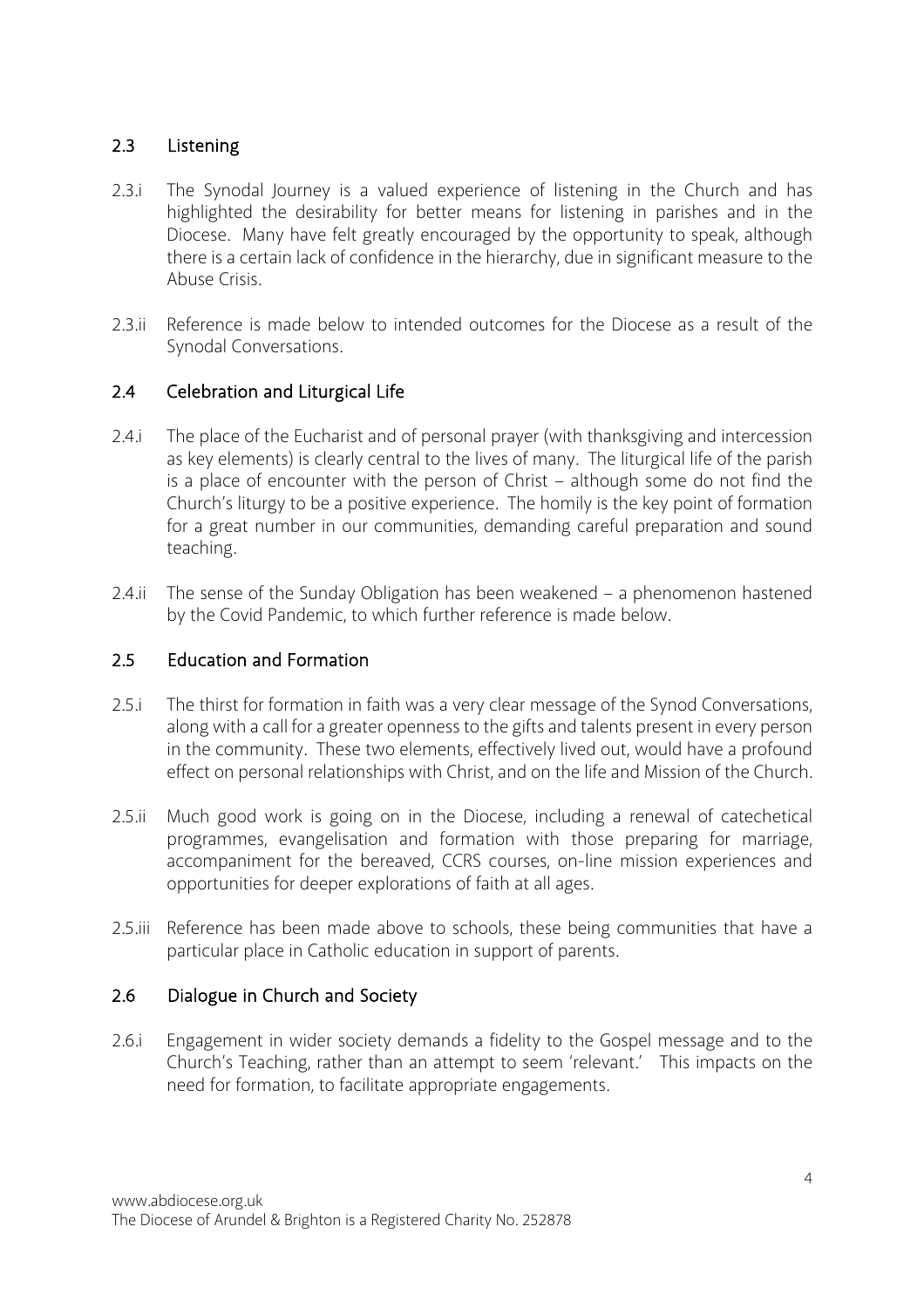2.6.ii The very experience of Synod conversations has clearly contributed to openness – especially in those parishes where more time has been given to opportunities for conversations.

#### 2.7 Other Christian Denominations

- 2.7.i Engagement with other Christian communities is marked by local circumstance and experience, with co-operation in social outreach being a point of particular strength.
- 2.7.ii In terms of the 'conversation' with other Christian communities, the points of strength were sharing in the Scriptures – with other communities benefitting the Catholic Church – and our Catholic heritage as an important contribution for others.
- 2.7.iii A number of responses reflected the areas that made listening between Christian communities difficult: Intercommunion, the role of women, the status of Anglican Orders, the Sacrament of Penance, Our Lady and the Saints and our Catholic theology of the Eucharist all being mentioned.

#### 2.8 Discerning and Deciding

- 2.8.i Discernment in the life of the Church requires the exercise of the gifts that we have received from God. While many feel that they are free to exercise their gifts, the Synod Conversations indicated that a greater number felt themselves with limited or unable to use their gifts at the service of the Gospel.
- 2.8.ii Experience of a lack of accountability and transparency in the life of the Church are stumbling blocks to people's involvement and commitment.
- 2.8.iii The Synod Path is seen as a positive way forward, opening new doors for people to express their hopes and fears – a moment when the Holy Spirit could be heard afresh and a way to greater authenticity in the mission of the Church.

#### 2.9 Forming ourselves in Synodality

- 2.9.i Reflections on this theme arising from the Synod Conversations were less well defined. This is not surprising. Synodality is new concept to many in the Latin Church. Some found the experience of the conversations gave them a sense of joy and purpose; for others, the concept of Synodality was unhelpful and alienating.
- 2.9.ii The effectiveness of the community has been questioned in the Synod Conversations. However, it is the case that engagement in the conversation strengthens community and this has rendered the Synod Conversations beneficial in themselves.

#### 3. Conclusions: next steps

3.i Synodal conversations across the Diocese have engaged many people in a way that is new. Although it was pointed out that the process that led to the publication of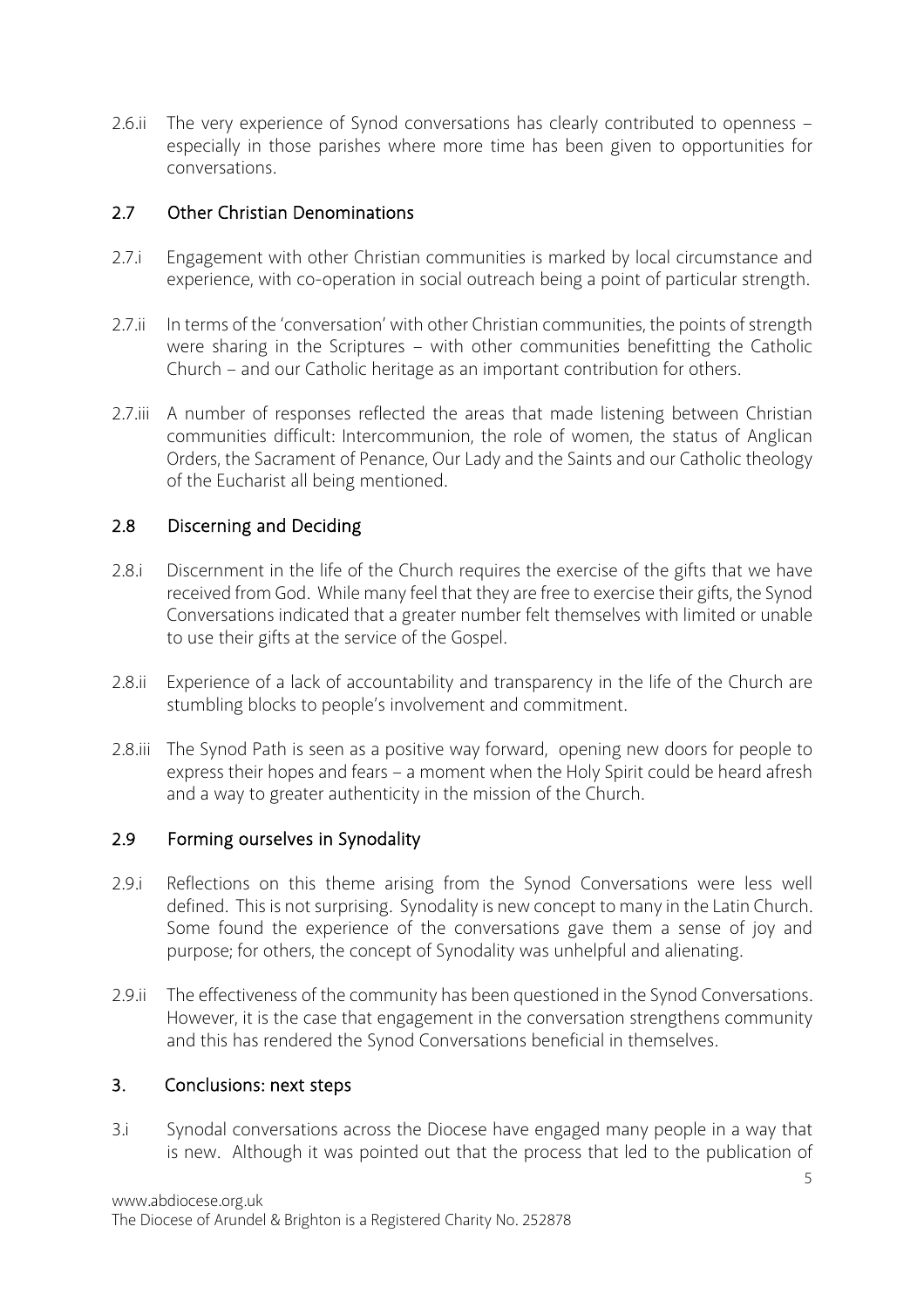the Diocesan Pastoral Plan had elements of Synodality about them, this recent experience has taken place a deeper level. Some issues raised are beyond the scope of Diocesan life, but the conversations have thrown up a number of issues that will be important to our mission in the future.

- 3.ii The need for formation came through clearly in responses. This, along with Prayer and Mission, is one the three themes of the Diocesan Pastoral Plan, The Word Who is Life. Through all coming together in prayer and formation, coming ever closer to the person of Christ, so many fruits will emerge through discernment: greater understanding of one another, better communications with the openness that comes with it, deeper prayer and more effective mission.
- 3.iii Essential to this future effectiveness of the mission of the Diocese will be the discernment on the part of every person of the gifts and talents with which they have been blessed and with all are called to bring to the service of the Gospel. This discernment is a necessary aspect of the journey of formation that begins at Baptism and must be a continuous journey to the moment of death. This will require much endeavour, for the good of the Mission that we have received.
- 3.iv The need for an effective means for the Bishop to listen to the lay faithful is needed. Previous models for this proved not to be very effective, but the Synod conversations have opened the way to the establishment of effective means of listening and conversation at this level. Work will now take place to bring this into being. Guided by the Holy Spirit, all in the Diocese must discern together.
- 3.v There are challenges ahead– there have always been challenges and there always will be. The Synodal Path is not about making things easier, but it is a discernment towards the very best way to proclaim the Gospel Message – a message that is unchanging and to which we must always be faithful – in the context of an everchanging world.
- 3.vi There was a clear call for the parishes to have parish councils. While Parish Finance Councils are mandated, Parish Councils are advised. The call from the Synod Conversations for Parish Councils – or groups similar to them – is supported by the Bishop and the establishment if such groups will be a very effective way for the responsibilities and direction of the parish to be shared. They can be a source of wisdom and discernment and a tremendous support to a Parish Priest, enabling the exercise of authority at parish level – something the responses showed to be significant – in the most effective way for the mission of the Church.
- 3.vii While these steps may be few in number, they are far-reaching. In many senses they are not 'new' steps, but express new purpose on the journey. They are supported and further explored in the Diocesan Pastoral Plan. This plan has been reworked, in the light of the Covid pandemic and the Synod Conversations across the Diocese, and will be published shortly.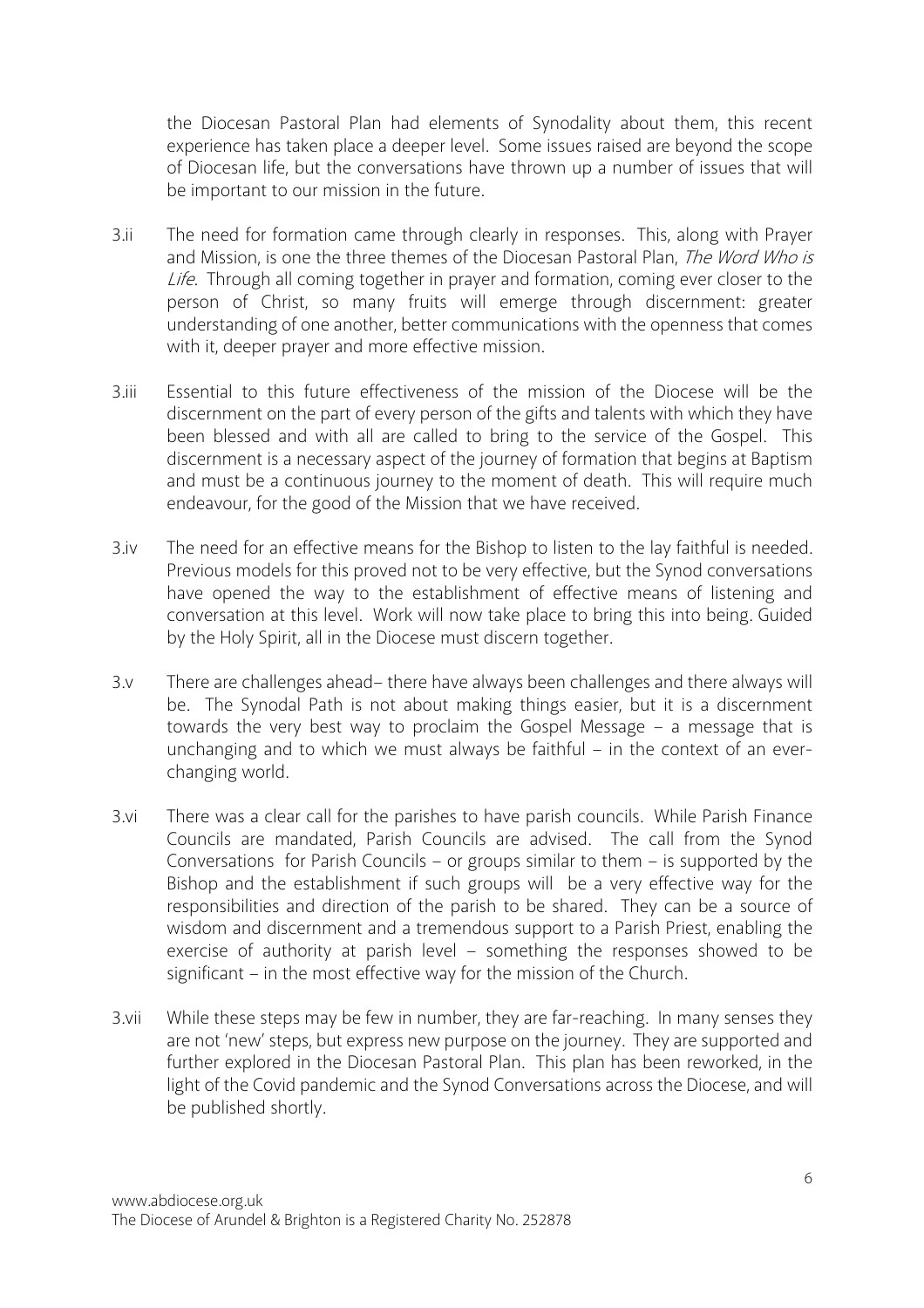#### **Appendix 1: A brief overview of the Diocese**

The Diocese of Arundel & Brighton was formed in 1965, the territory having been previously a part of the Diocese of Southwark. The Diocese is composed of 85 parishes, divided into 11 Deaneries. There are 81 schools in the Diocese (11 Secondary and 53 Primary and 17 independent). Within the Diocese are situated 6 prisons and 5 universities.

| Average Mass Attendance in 2019 (pre-pandemic):  | 34,291 |
|--------------------------------------------------|--------|
| Average Mass Attendance in 2021 (post-pandemic): | 12,683 |
| Baptisms in 2019 (pre-pandemic):                 | 1,934  |
| Baptisms in 2021 (post-pandemic):                | 905    |
| Marriages in 2019 (pre-pandemic):                | 291    |
| Marriages in 2021 (post-pandemic):               | 135    |

There are 107 Priests in the Diocese, of whom 28 Are retired.

There are 55 Permanent Deacons, of whom 9 Are retired.

Currently, the Diocese has 6 men in formation for the Priesthood and 4 men in formation for the Permanent Diaconate.

#### **Appendix 2: Some Quotations from participants in the Synod Conversations**

The quotations below, record the small selection chosen as representative from all those offered as part of the Synod conversations. All of them were used in the Webinar to the Diocese, noted above in the Introduction.

Journeying Companions

- "Leadership is our problem; we are led by a group of people from a small part of our society. We need to expand who we call to be our Church leaders."
- "It is time to listen to people who feel disillusioned and have left the Church. This has not been my experience, but is something that, through the Synod, needs to be put right."
- "After this pandemic, we feel quite disconnected from our parish."

Listening

- "How is the lived experience of the faithful to be brought into meaningful dialogue with the official teaching of the Church?"
- "The Church is good at accompanying those who step forward. Not so good at reaching out beyond that."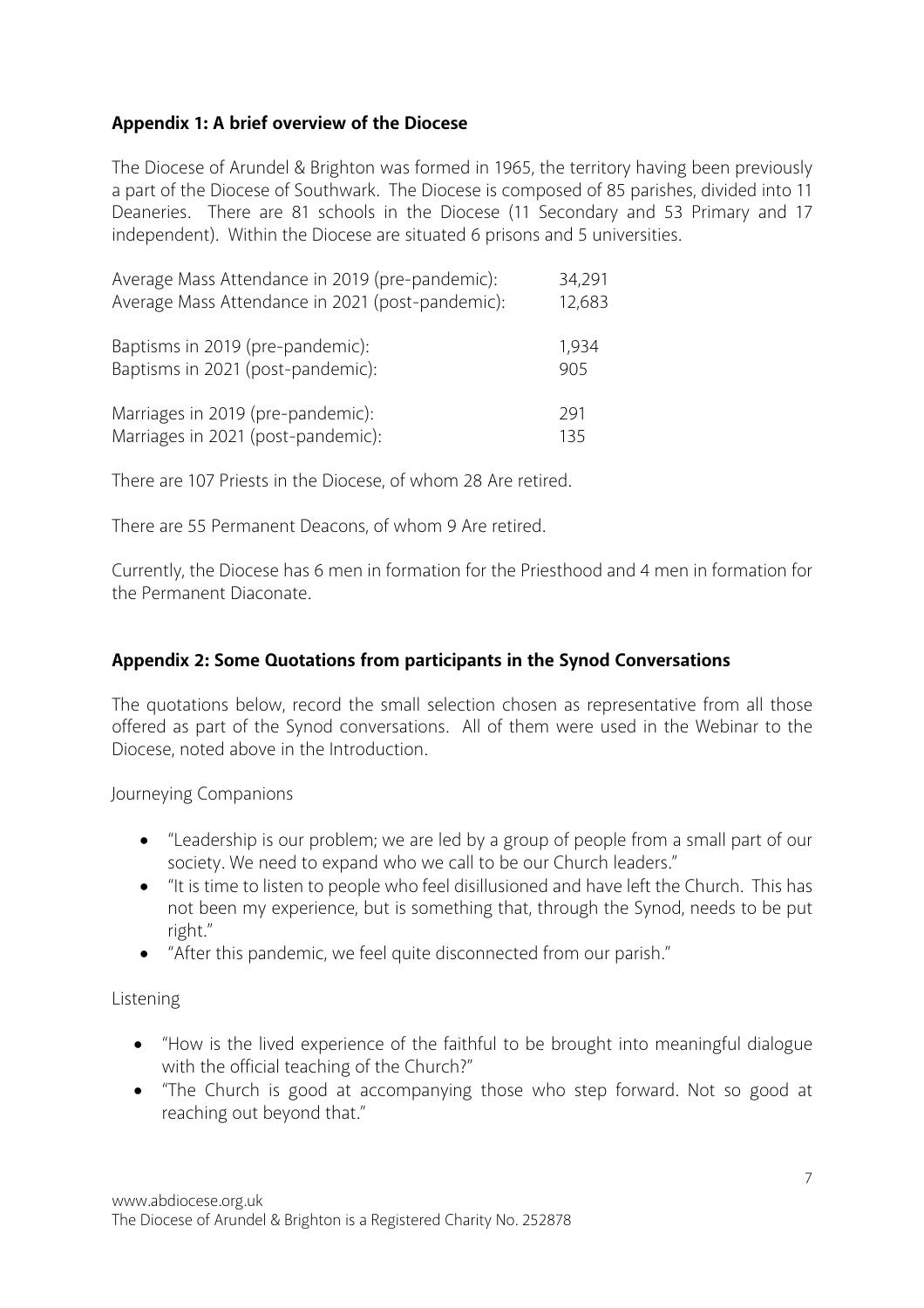• "Seeing Christ, as we should, in all people, would make us much better listeners, open to what is really being said and what is beyond it."

# Speaking Out

- "If you take one thing from this consultation, reach out more to people, invite them in and ask for their views."
- "Communication is good from the top down. But how do I talk to others in my parish?"
- "We are not able to say how we feel about the abuse of children."

# Celebrating

- "Our celebrations in Church do inspire a deeper encounter with the risen Lord."
- "Mass is an ordeal; I am sorry to say."
- "The Covid-19 pandemic has destroyed the habit of going to church for many. The motivation of 'obligation' no longer has any power."

# Co-responsibility in Mission

- "Do I understand the mission of the Church? Not really."
- "We are reticent and have few outreach mechanisms in the Church."
- "We need to call people into ministries, say to them 'I see in you…' and person by person discern with them their gifts."
- "The Decree of the Apostolate of the Laity underlines how all levels in the Church must act together. It would be inspiring to discuss (and act on) the Church's mission under this perspective."

#### Dialogue in Church & Society

- "We have lost the moral high ground."
- "Society is not open to dialogue and is not seeking spirituality or meaning in life."
- "The Catholic Church has a duty and an increasing need to challenge post-Christian society."
- "I found the experience [of the conversation in the parish] interesting and challenging. Really listening isn't something we often do in the Church and hearing so many points of view and the range of opinions was a new experience."

#### Other Christian Denominations

- "At local level, the bulk of the community is largely disinterested in having much of a relationship and it is a low priority for clergy too. I would describe it as occasional cooperation rather than a relationship."
- "Our ecumenical dialogue locally has been very good. We need to build on it again."